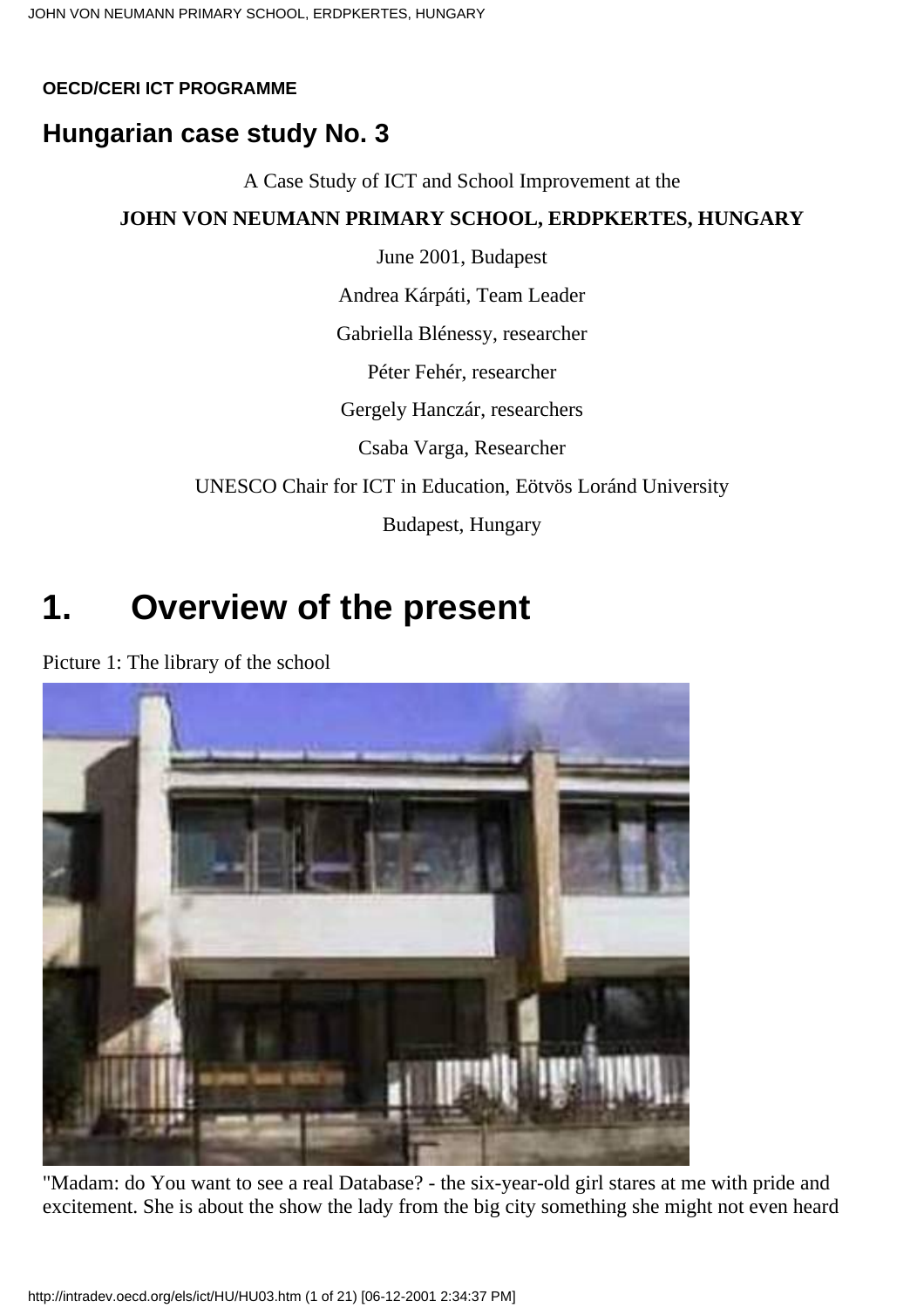about - a real miracle.

 "Come to the library, there sits a big one in the computer! It knows my name and all the books I have ever had - even those I lost!" - she continues and takes me by the hand to the ancient computer on the librarian's desk. Surrounded by children and books, there sits the librarian who, while giving out books, has explained Maria and her peers the basics of database use. In a Hungarian village with high unemployment rates, no significant industry and agriculture, five hundred children are daily given a chance to cross the bridge over the Digital Divide.

 In the town of Békéscsaba, every autumn a conference on ICT as a discipline is held that is considered the "in" event for hard core ICT specialists. Many innovation projects and angry appeals to the government were initiated here. Two years ago, pupils of the John von Neumann Primary School were invited to give evidence of their knowledge. For there days, they kept running around with their digital cameras and on the last session they gave a multimedia presentation of what they thought was exciting about this meeting of teachers. The last image shown was a spider's web, covered with ice, a glittering linear structure of astonishing beauty. "We captured this, because it is so nice and no longer there." - the 13-year-old girl, spokeswoman to the team, told the audience. In the paper summarising results of the conference, this moment of silence was considered very important. "I came here to learn how to teach better - but these youngsters taught me the importance of retaining sensitivity in this mechanical world.'" - the rapporteur remarked.

#### *1.1 What has been accomplished?*

ErdQkertes is a small village of 4500 inhabitants in the vicinity of the Hungarian capitol, Budapest and the town of Vác. Not close enough to attract well-to-do families looking for a suburban home, but 40 kilometres distance is easy to overcome for a school principal looking for new ideas and opportunities. ICT culture was embraced by Béla Kapuvári, teacher of mathematics and a keen computer user from the Commodore 64 times onward, to give a chance to pupils of the village to reach beyond local sources of information and learn marketable skills. Introduction of ICT to all areas of school life was the catalyst of reforms that turned a small and not particularly well-equipped school a frontrunner of modern pedagogy. Mr. Kapuvári has recently been elected Chair of the Public Education Section of the John von Neumann Computer Society, the central association for Hungarian researchers and practitioners of ICT and official partner of IFIP, the International Association for Information Processing.

 The John von Neumann Primary School (to be called Neumann further in the study) is one of the pioneers of educational use of ICT. Main indicators of successful use of ICT:

Ø All teachers successfully completed the *national training courses* in ICT. (30.000 hours of training in 3 years, see Point 2.1) Most successful graduates from this course have become mentor teachers and researchers of ICT culture themselves and soon assumed a leading role in the introduction of ICT on primary level.

Ø *Increased efficiency in teaching* in disciplines utilising ICT based methods have been observed by supervisors.

Ø *Students' basic ICT skills improved* due to optional training in Grades 1-4 and compulsory training in Grades 5-8

Ø *Teachers' ICT skills improved*, almost all became regular computer users. 70 % of them possesses a computer at home.

Ø Good results of *students in ICT competitions*, e.g. Fist Prize in 1999 and 2000 at the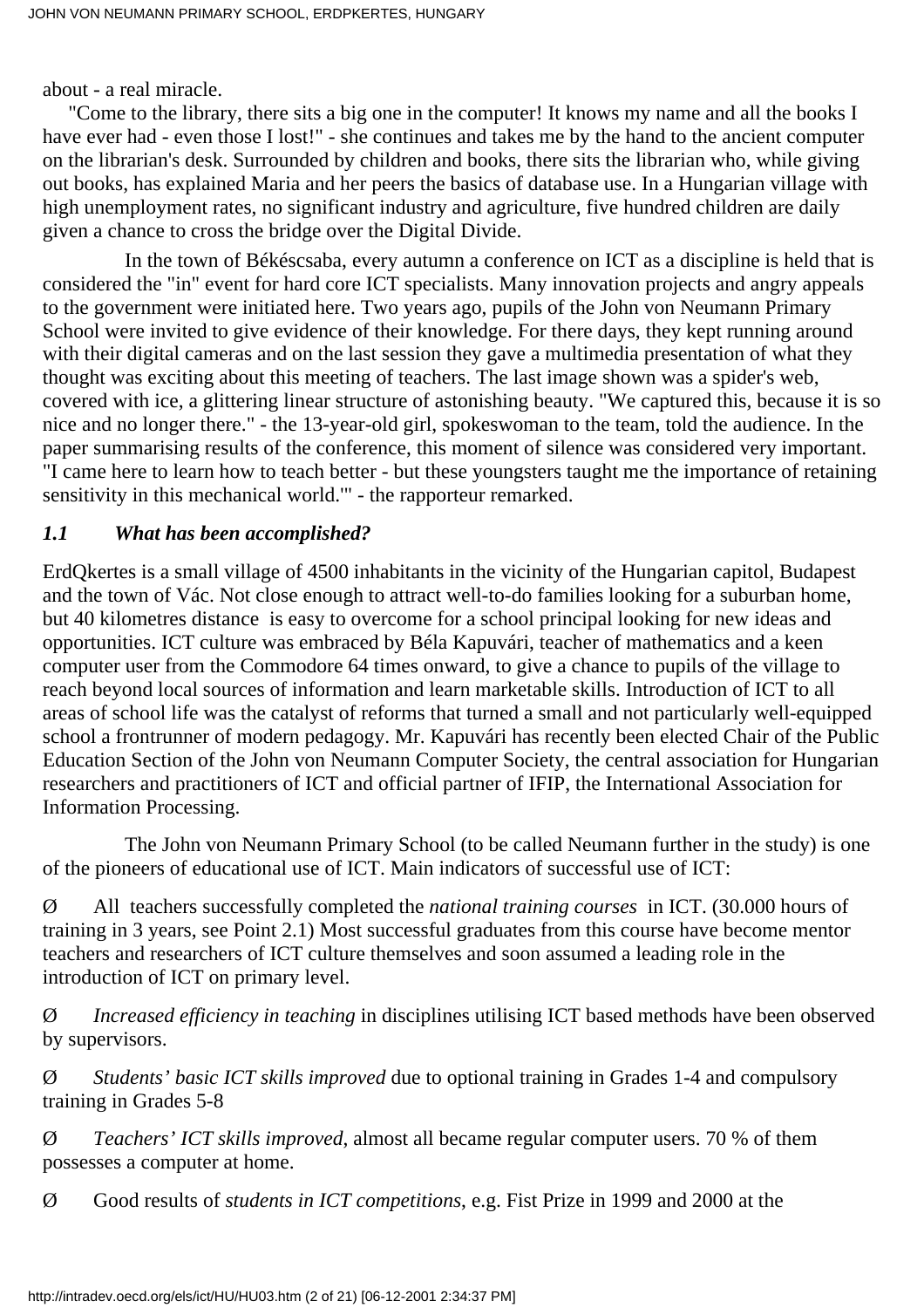international Internet-based project competition organised by the National Geographic Channel.

Ø *Publications and conference presentations* give evidence of teachers' involvement in ICT-related educational research. Presentations and invited workshops not only at teacher conferences but also at professional meetings of engineers.

Ø Formation of a *Teacher Team* for more effective teaching through ICT - see details in Points 3.1 and 3.2

Ø Formation of a *Student Team* for more effective learning through ICT - fully computerised production of newsletter and yearbook with all work phases done by pupils

Ø High level *study circles* on ICT and Geography (geoinformatics, explanation below in Point 3.1, History, Multimedia Design and Internet Use - absolutely unique for primary school level. Picture 2: Stall of the school at the INFO exhibition in 1999



#### *1.2 Who profits from the introduction of ICT?*

*In a high poverty area, all pupils are given a profound education in computer use* and thus furnished with a very important skill for further studies and work*.* More interested children (every fifth of them) take part in different higher level ICT courses and graduate at age 14 with a knowledge in multimedia design and Internet search, Logo programming and Excel use almost equal to that of the average Hungarian secondary school student. Thus, it is pupils who profit most from this programme.

Parents of children soon got carried away with the growing interest in computers. Children convinced even low-income families to purchase a computer and many taught their parents basic ICT skills. Therefore, the *school helps local citizens profit* from computer culture - a realm most of them would never have a chance to enter.

*Teachers* of Neumann have, with the substantial financial help and moral support of the school management, have all completed a variety of ICT courses useful for their everyday work. Those who teach ICT as a discipline (13 people - a record number in Hungary - have received a computer for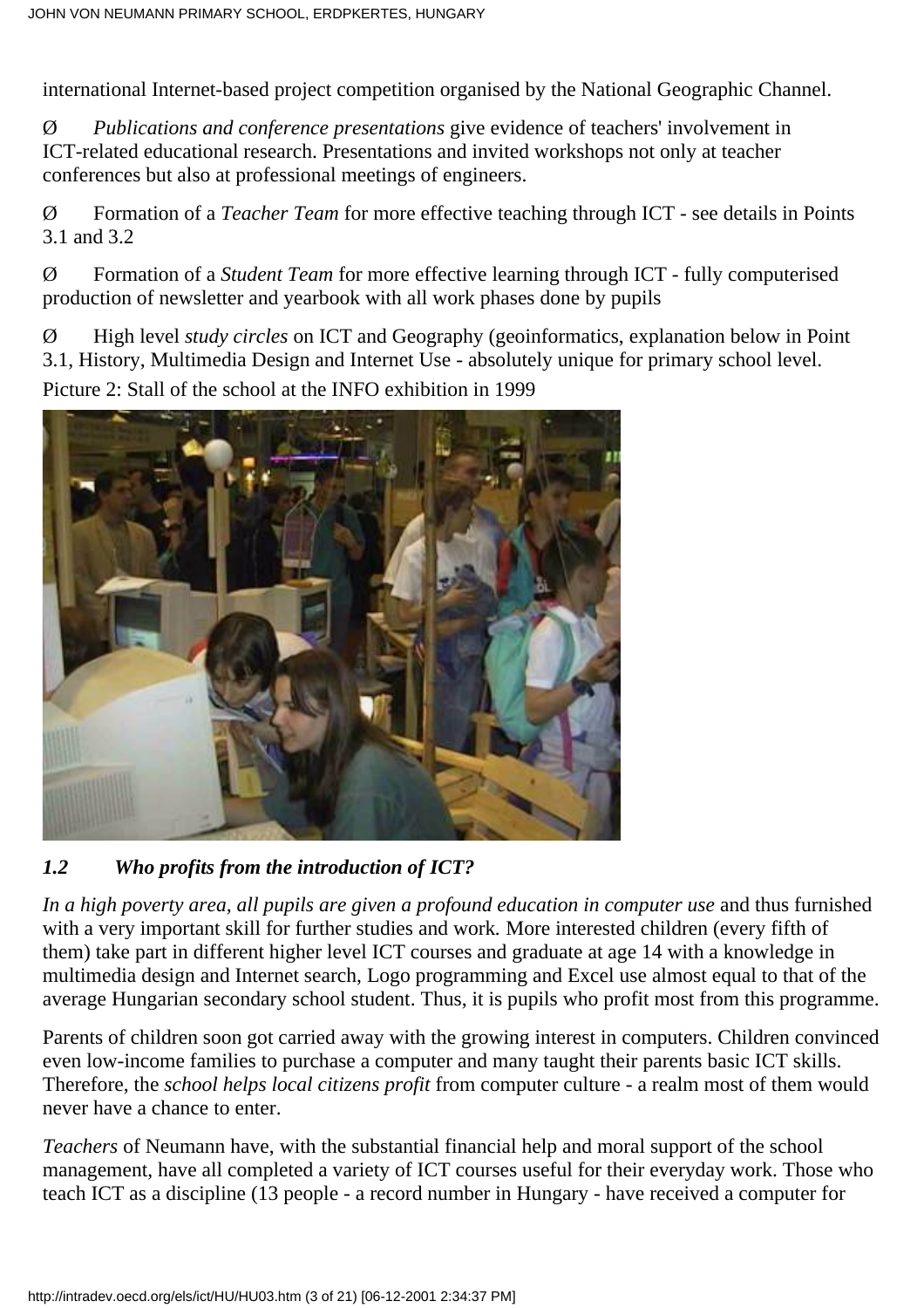home use from their school. Many other have benefited from the advantageous Computer Loan Scheme developed by the school management and a regional bank outlet. Therefore, staff must also be mentioned among the beneficiaries of the innovations.

## *1.3 How do the staff, students, and parents view these accomplishments?*

Unanimous praise from all concerned. Teachers interviewed expressed their excitement about new initiatives and pride over accomplishments. They praised their principal, Béla Kapuvári, who was instrumental in starting the reforms and spares no effort to safeguard accomplishments.

Many of staff members, however, expressed concerns about the lack of financial, let alone moral support from the Village Council of ErdQkertes. The school suffers severe difficulties because, being the only educational institution in the village, has to admit an increasing number of student population to a building that is already overcrowded. No special support for ICT has ever been given by village authorities. Their mild disapproval has turned a bit more positive only recently when the Village Council administration also started to use computers.

The *pupils* we interviewed - children aged 12-14 - were astonishingly knowledgeable and outspoken about the ICT-focused reforms of their school. They esteem their teachers' ICT competence highly an opinion not shared by many Hungarian students elsewhere. They are unhappy about crowded classrooms and would prefer to spend much more time with ICT - preferably at every lesson.



Picture 3: Building and environment of the John von Neumann Primary School

## **2. Overview of the past**

## *2.1 What led to these accomplishments?*

Computers appeared at the school in the first wave of the establishments of the Hungarian School Net, in 1996. One of the most important components of the astonishing accomplishments of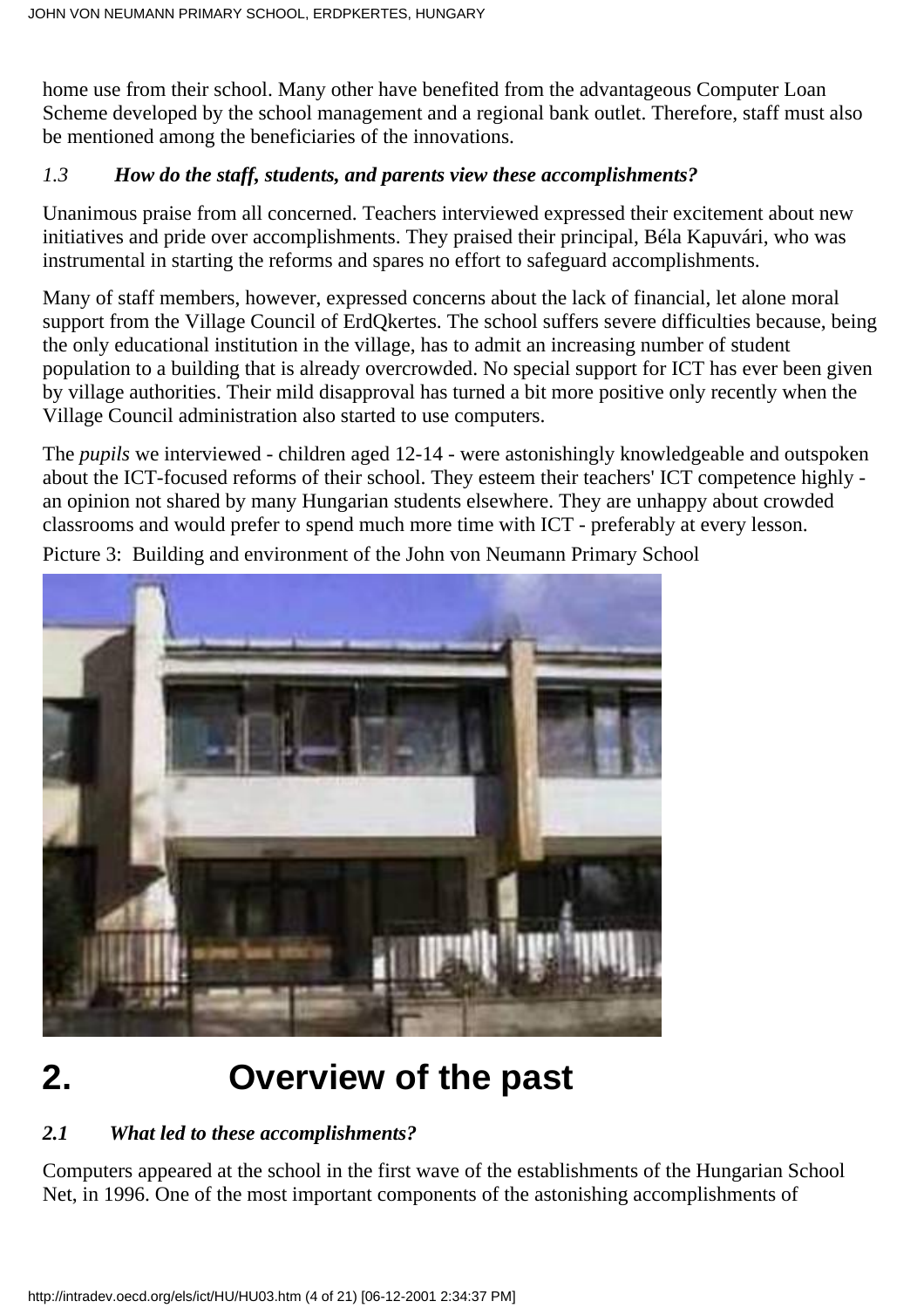Neumann was the *profound re-training of staff* before and parallel with launching the reforms. Between 1996-99, all the 41 staff members of the school underwent at least two ICT courses and spent, *30.000 working hours with training for using ICT in education*. (This astonishing effort meant that teachers of Neumann sat for in-service education on computer use for 732 hours on average). Types of training received varied from high level BA and MA. degree programmes in engineering to practice-oriented in-service courses for teachers.

At start, 13 staff members, novices to the culture, successfully finished a basic computer use course organised on the premises of their school and joined their fellow teachers to continue their studies at different teacher training courses in the field. (Logo Language Programming Course - 14 people, Introduction to Internet Use course - 36 people and a Computer Supported Education course - 10 people) The technician of the school, who is currently employed as systems manager, completed both the basic Windows NT System Manager course and the higher level ICT Systems Design and Management course. Further on, 22 staff members (teachers of practically all disciplines and General Classroom teachers for junior grades) received a Bachelor of Education degree in ICT as a discipline. Thus, this subject could be taught by specialists form Grade 1 through Grade 8.

Picture 4: Teacher preparation area



More experienced computer users chose sophisticated training programmes and later became major agents of change at their school. One person completed the Information Technology and Engineering degree course at a technical college in Budapest, another five received a special engineering degree in Geography and ICT. One person graduated from the Civil University (a distance education course for civic studies). 8 teachers - competent computer users already at the start of the reforms in 1996 received a Mentor Teacher Certificate in "ICT and Education" at a post graduate course organised by the Hungarian Association of ICT Teachers and became trainers themselves. As the major project of the school required knowledge of Spatial Information technology Systems, all teachers involved in this project underwent courses on ICT in Topography.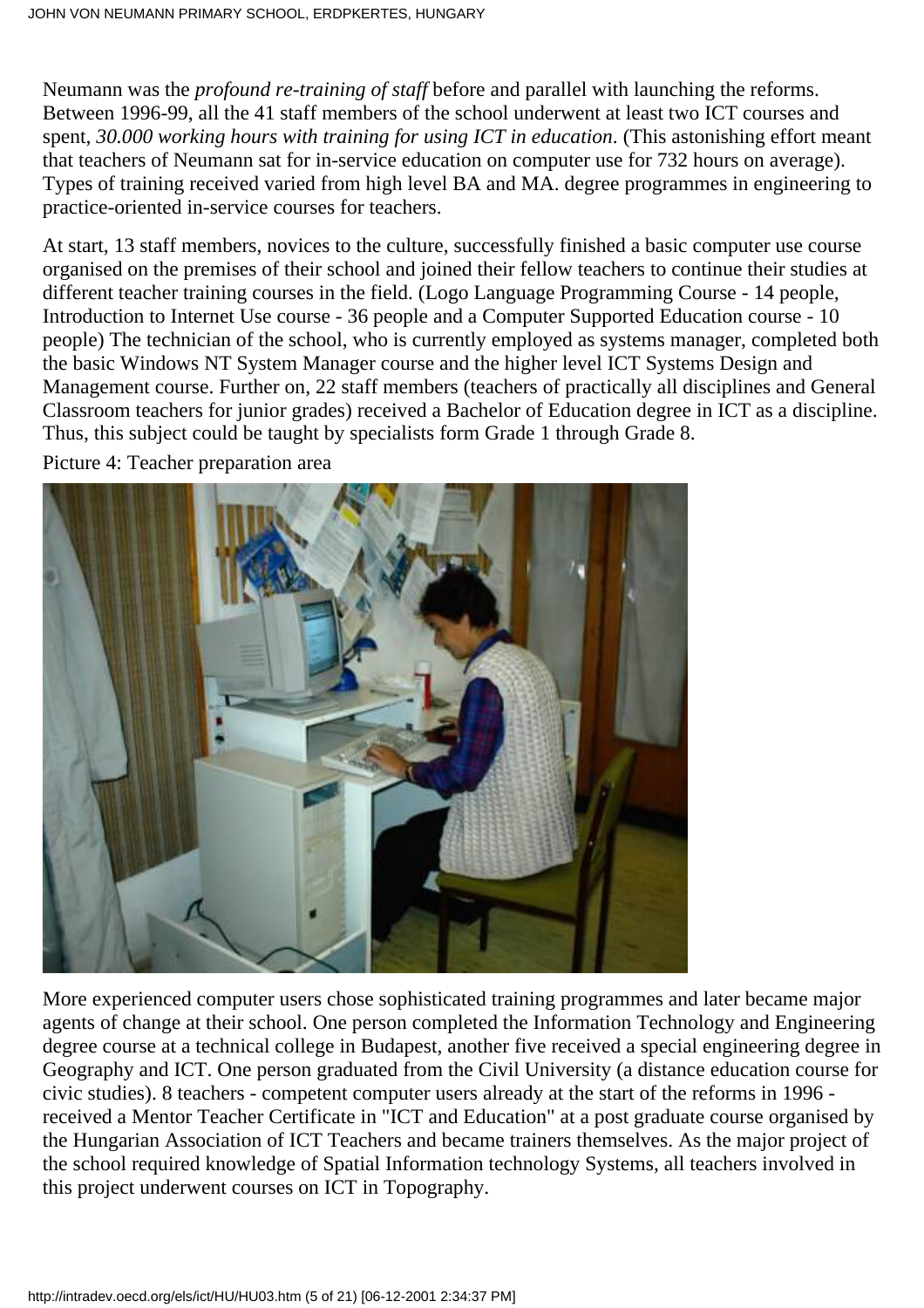### *2.2 Who initiated the ideas, who shepherded them to completion?*

Initiator of the reform was the school principal, Béla Kapuvári. He initiated that the school is named after John von Neumann, a world-renowned computer scientist of Hungarian origin (called Neumann János in his home country). He was instrumental in all grant applications and managed them to successful completion. He hand-picked his staff on the basis of interest in computer-supported education, established a network of supporting university chairs and industrial companies and ensured that results achieved be presented at regional and national conferences for discussion and adaptation. Important figures in his team are the school librarian, Gábor Beély, the leader of ICT-related study circles in History and Geography, Mónika Némedi, participant in the ICT-enriched teaching of Physics and Mathematics, Mrs. Béláné Kapuváry and all ICT teachers of the school who developed innovative curricula for teaching computer skills for children aged 6-14.

### *2.3 What barriers were overcome in doing this?*

Picture 5: Facade of the school building



The most important barrier to overcome was the lack of reliable, constant financial support. Erd Qkertes is a small settlement and its Village Council has modest financial resources to distribute. Moreover, as indicated before, local authorities were not particularly interested in computer culture and never allocated special funds for its promotion in the village school. Therefore, all projects and training courses had to be financed from grants received as a consequence of writing dozens of lengthy and complicated applications.

Financial barriers are still there, the school has to fight for every penny to be spent on ICT but, due to grant writing skills acquired and professional fame, fundraising efforts are mostly successful.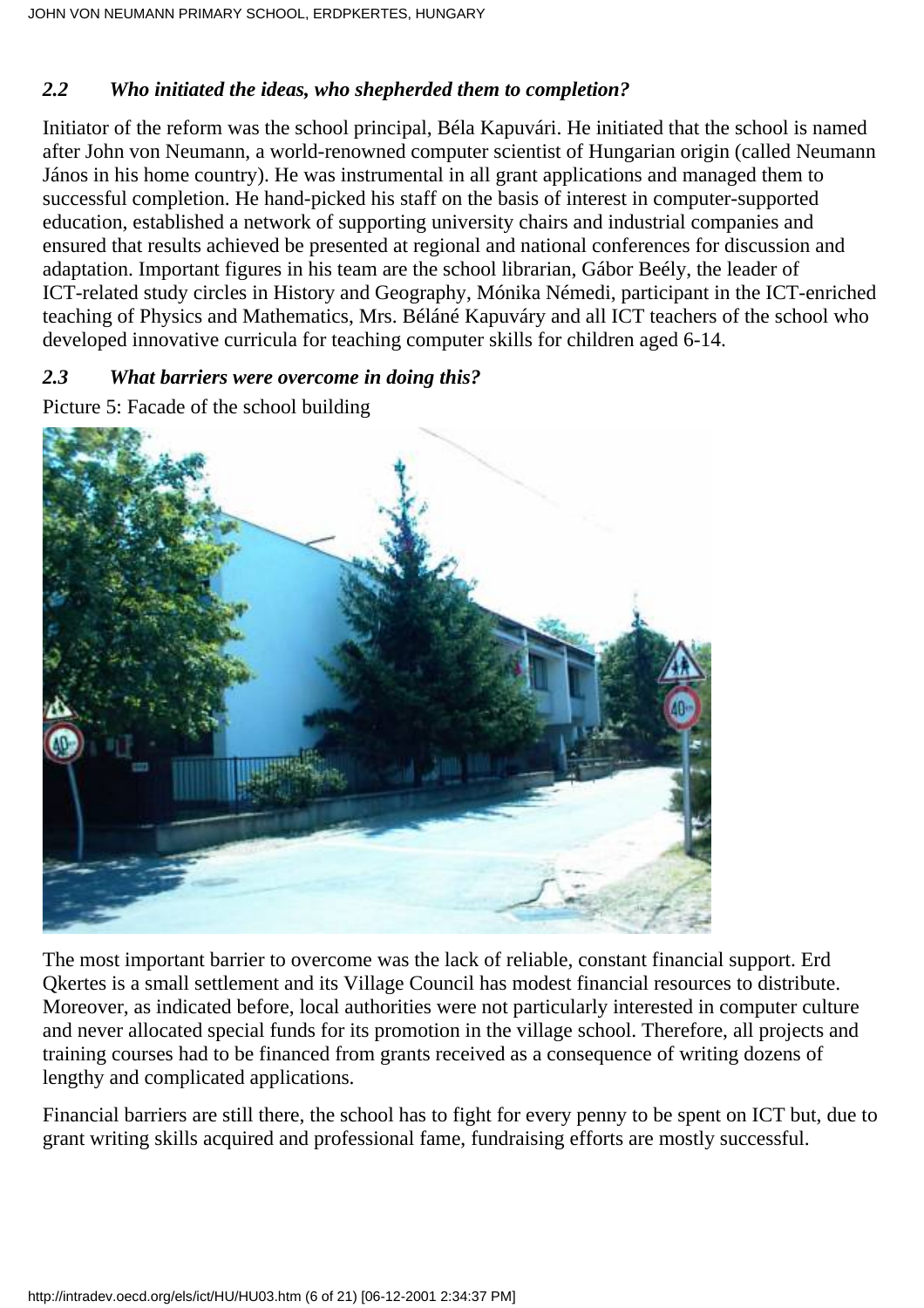# **3. The present**

## *3.1 Characteristics of the school*

Picture 6: The school cafeteria



Neumann is a medium size primary level educational institution in Hungary. The number of students is 485 (254 boys and 231 girls) and the total number f staff is 41, all fully employed. The work of the school principal is assisted by two Deputy Principals: one for management affairs and one for educational affairs – a distribution of leadership tasks usual for Hungarian schools. It is a traditional 8-grade primary school where pupils are admitted to Grade 1 at age 6. Junior grades are Grades 1-4 for pupils aged 6-10, senior grades are 5-8 for pupils aged 11-14. *Departments* (groups of teachers teaching the same discipline and acting as a professional community) at the school are as follows:

Ø 13 junior grades teachers: one teacher per class, "general practitioners" who teach all disciplines except fine arts, music and Physical Education)

Ø 9 specialist teachers at the Humanities Department who teach junior and senior grades level fine arts and music and senior grade level Hungarian Language and Literature, History and Foreign Languages (English and German)

Ø Sciences Department: 10 teachers. One librarian, webmaster employed part-time.

Ø 2 teachers for the *physically or mentally handicapped* (with a B. A. degree in Special Education cater for the needs of those requiring speech development and assistance in learning. Pupils with small handicaps (slight hearing or vision impairment, motion disorders and minor mental illnesses) are admitted to this school and offered special healing and skills development activities in after-school hours. (An effort for mainstreaming that is becoming more and more frequent, especially in village schools where children are cut off from special education facilities readily available in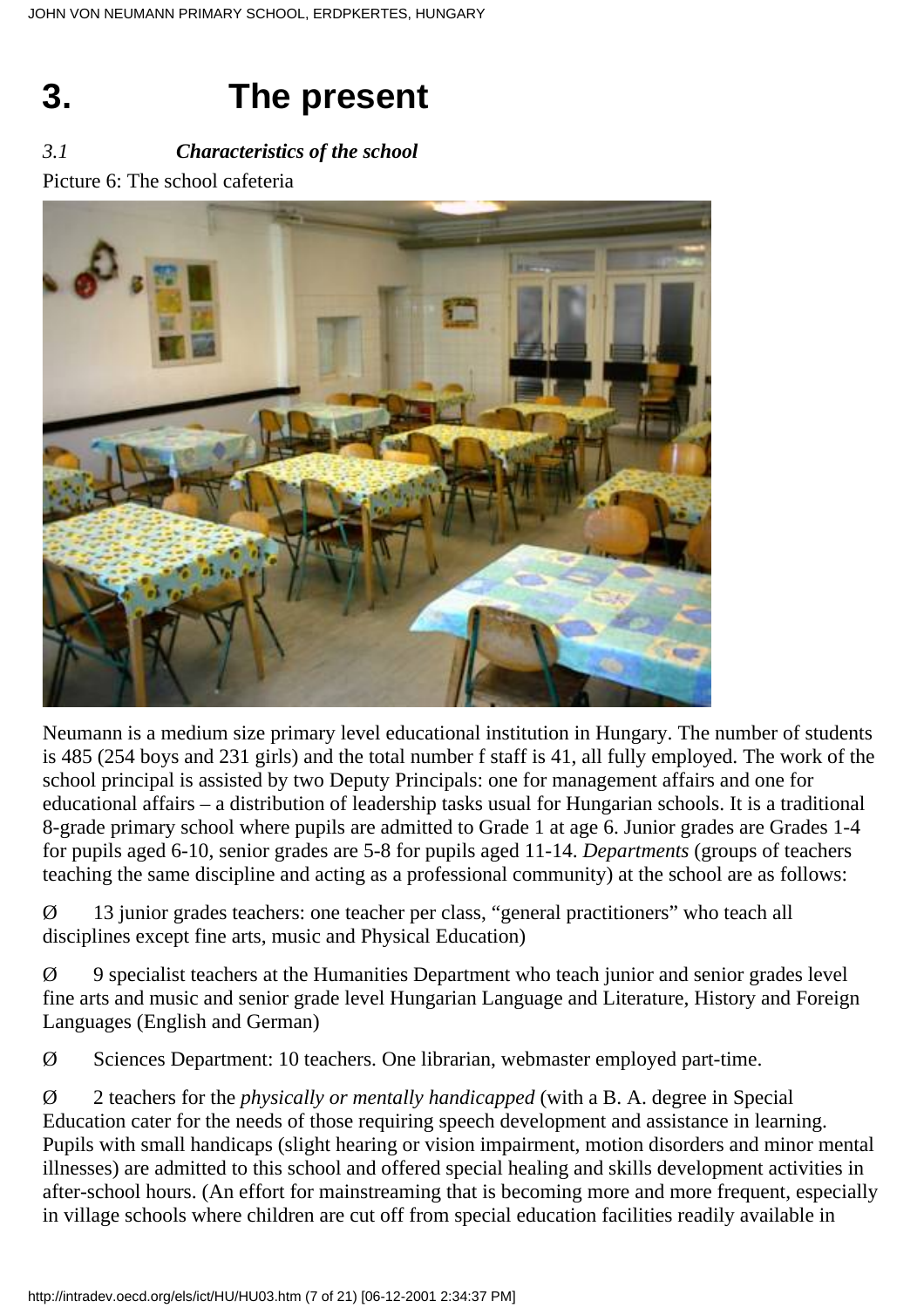towns and cities.)

 $\varnothing$  A part-time P.E. teacher shares his working time between the two primary schools of the village.

Ø 4 after school care providers (qualified general practitioner and subject specialist teachers who work in the day care centre of the school and do not teach regular classes). This service is provided by al Hungarian primary schools as 65% of mothers are employed full time in rural areas and more than 80% in urban areas. After school care does not only mean a sheltered space for playing and assistance in doing homework but also a range of cultural activities and chances to benefit from the ICT infrastructure and library of the school. In a high poverty area like the one our school is situated in, these services are of high importance to ensure equal opportunities for all students.

Picture 7: Interior of the school lobby



Instruction is organised according to the requirements of the National Core Curriculum that was introduced in 1999. A Local Curriculum based on was elaborated in 1999 to accommodate special features characteristic for the school. Special education programme for slightly disabled children and several ICT-related courses offered for pupils and staff members are unique to this Local Curriculum. The school is a training site for the "ICT in education" certified course for teachers run by the Hungarian Association of ICT Teachers (HAIT). All teachers of this school have completed the course and the most competent ones are now employed by HAIT as instructors.

No compulsory central examinations are administered on primary level in Hungary but there are plans for 2004 to introduce a national Basic Examination for those pupils who do not continue their studies on secondary level. As a preparation for this, local examinations are organised at many Hungarian primary schools at the end of  $7<sup>th</sup>$  Grade, (age 13) one year before graduating from this level of schooling to help students estimate their achievement and select a suitable secondary school.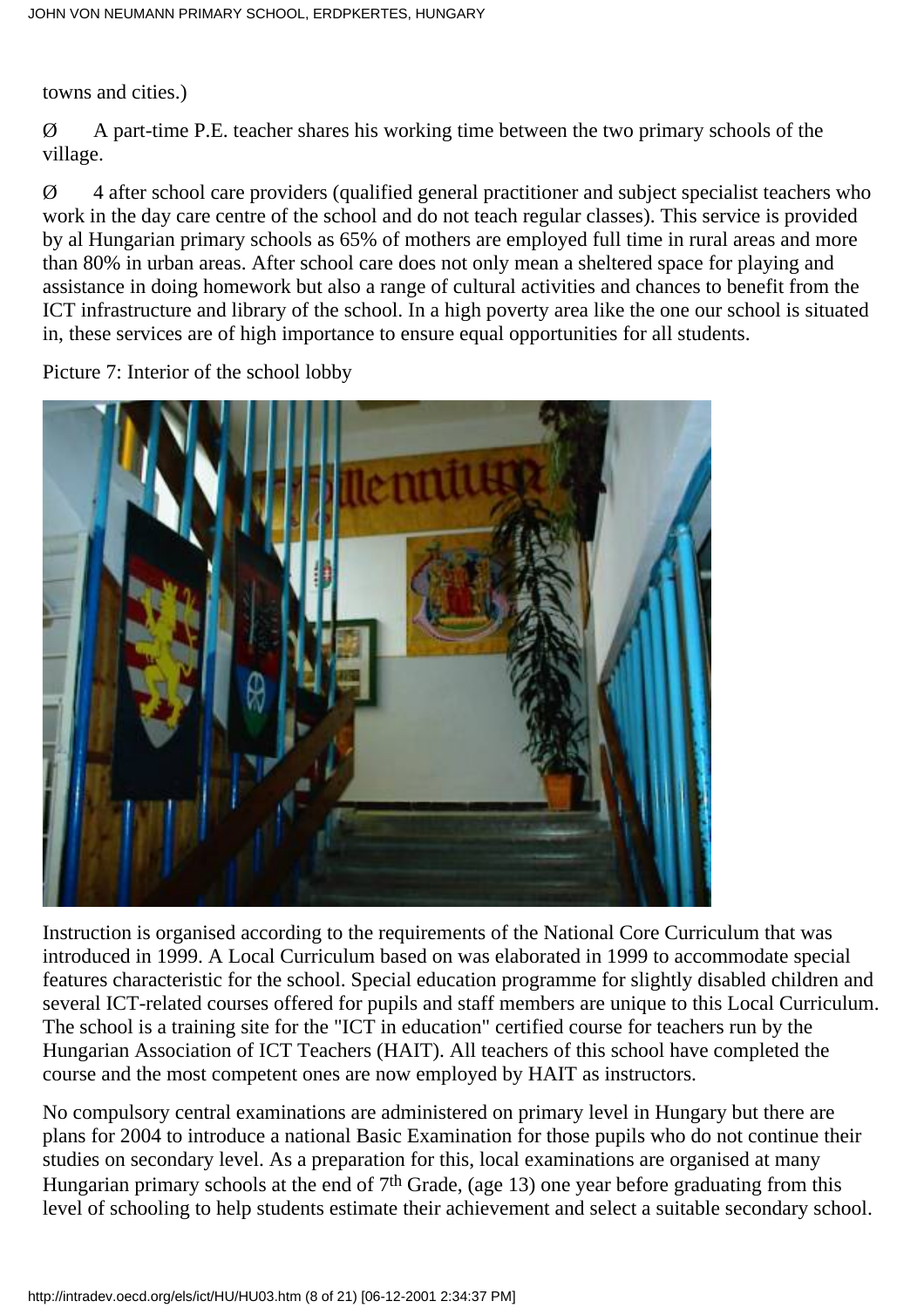(School leaving age: 14, Grade 8.) Local examination subjects include Mathematics, History, Hungarian Language and 2 optional subjects chosen by the student. Tasks are centrally developed and sent to interested schools by the National Institute for Basic Examination. Neumann offers this possibility for pupils as teachers find the diagnostic function of the examinations especially important for socially disadvantaged pupils whose talents often remain hidden and learning problems not revealed. Based on the examination results, teachers may design suitable for individual needs remedial courses for those lagging behind and enrichment programmes for the gifted. ICT provides excellent means for individual instruction.

In comparison to Hungarian primary schools that only possess a computer lab with 12 multimedia PCs on average, Neumann is well equipped although many of their machines are not multimedia computers. The number of WWW-usable PCs is 12, and another 16 PCs are at the disposal of staff and students. Distribution of PCs is laboratory-based: 17 machines are situated in the ICT Lab, one in the library, 17 in the Teachers' Room (a very generous arrangement, that reflects the involvement of staff in computer culture), others are in the offices. and in their discipline-related storage rooms. A few older PCs are even given out to home use. The school is open from early morning, sometimes even from 6 a.m. till 9 p.m. and PCs can be used during the generous opening hours by staff and pupils under their surveillance.

*Internet connection* is the usual ISDN line (64kBit/sec) provided by the Hungarian School Net free of charge, 24 hours a day. Neumann was among the first primary schools to get connected in 1998. By now, June 2001, almost 60% f Hungarian primary schools are connected to the Internet through the state-provided School Net system. Bandwidth will be doubled in January 2001 but at first only for 300 selected schools out of more than 3000 primary and secondary institutions connected. There is hope that this school will be among the lucky ones enjoying an Internet speed that enables normal classroom use. At present, most downloading tasks are done at off-peak times during the night and ad hoc use of Internet pages during class periods of 45 minutes is very rare.

The school home page ([http://www.enjai.sulinet.hu/\)](http://www.enjai.sulinet.hu/) is above all a medium for publicity. In order to attract attention of potential co-operation partners, sponsors and educational policy makers, it features all successfully completed projects and plans for future development.

Picture 8: The computer laboratory of the school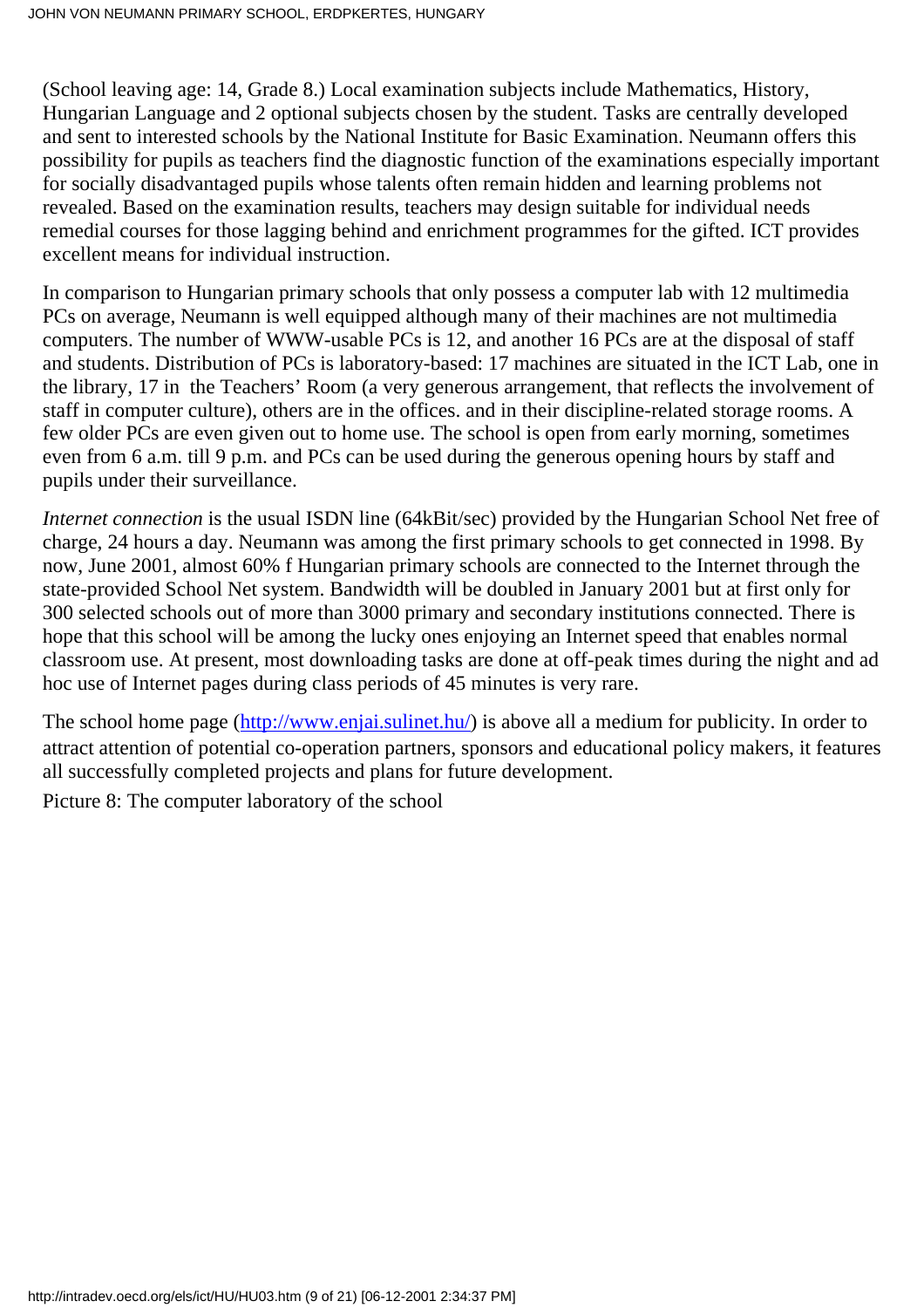

*Indicators of success* for the special programmes and services offered by Neumann are national and local awards and prizes given to teachers and pupils. One of the specialist for disabled children was given the honorary title National Expert – a recognition that entitles her to act as a supervisor to mainstreaming programmes in the country. Eight teachers were elected Supervisor Teacher for ICT use by the local educational authority. Eight teachers take part in National Geographic Channel educational experiment. Video and multimedia materials made by equipment from George Soros Foundation's Jefferson project are distributed nationally. At the Hungarian Ministry of Education and National Geographic Channel: Geography competition, geography teachers of Neumann won the first prize in the last two years. At the Hungarian School Net Conference, 2000, staff members were invited to introduce the school as a model for ICT use in education .

In April 1999, as the only compulsory school in Hungary, Neumann won the little of *Assisted School by Microsoft* that came with professional assistance in the form of consultations and training and several software donations.

Together with the ICT in Education Sub-Committee of the Educational Committee of the Hungarian Academy of Sciences and the ICT teachers' Association, the staff on Neumann took part in the survey about the use level and quality of digital teaching aids.

Accredited (nationally accepted and registered*) teacher training courses developed and taught by the staff* of this school are always booked out (PC and Internet in 55 lessons, Word processing and databases in 65 lessons, computers in education in 85 lessons, Comenius Logo Programme Language in 30 lessons). During the first year of the training, 1999, 104 teachers from the neighbouring schools and kindergartens attended in the courses organised in this school. In 2000 Neumann handed in an application to the Ministry of Education and became a registered in-service training centre from January 2001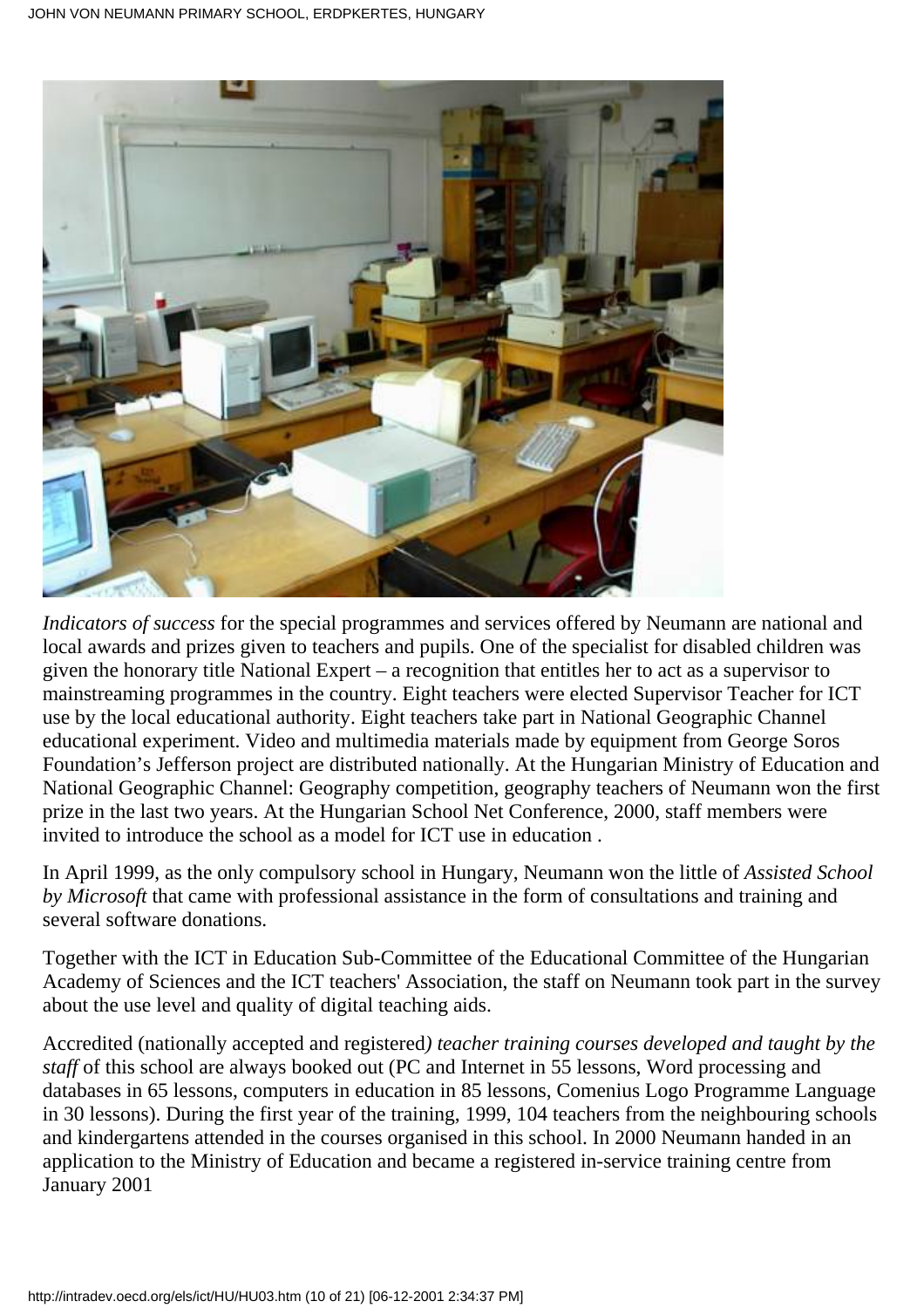*Main uses of ICT* at this site do not differ from the Hungarian average - the difference *is frequency, regularity, the number of staff and pupils involved and pedagogical sophistication.:* 

- Ø Searching for information on Internet
- Ø CD-ROMs used in teaching and extra-curricular activities
- $\varnothing$  School home page used for communication and teaching
- $\varnothing$  Multimedia and video material produced by pupils on the life of this school
- Ø Spatial representation and simple CAD programmes used for geometrical drawing and design
- $\varnothing$  School paper designed, edited and published electronically
- Ø Multimedia presentations at conferences

Picture 9: ICT class in progress



*Special uses of ICT* include geographical applications of ICT technology - a training area absolutely unique on primary level for this school that has achieved national acclaim. (For a detailed description see Points 3.2 and 3.3) Teachers participate in the project on developing teaching aids and methods for ICT in teaching different disciplines. In the school year of 2000-2001, research areas included Mathematics, Physics and Foreign Languages. In 2001-2002, areas covered will be Art and Art History, Chemistry and Biology.

On 20 September 1996, at the headquarters of Siemens, the school entered into a contract with institutions of higher education, firms and organisations to provide the professional and financial support necessary for the realisation of the most ambitious plan of the school: the ATOM (*Basic*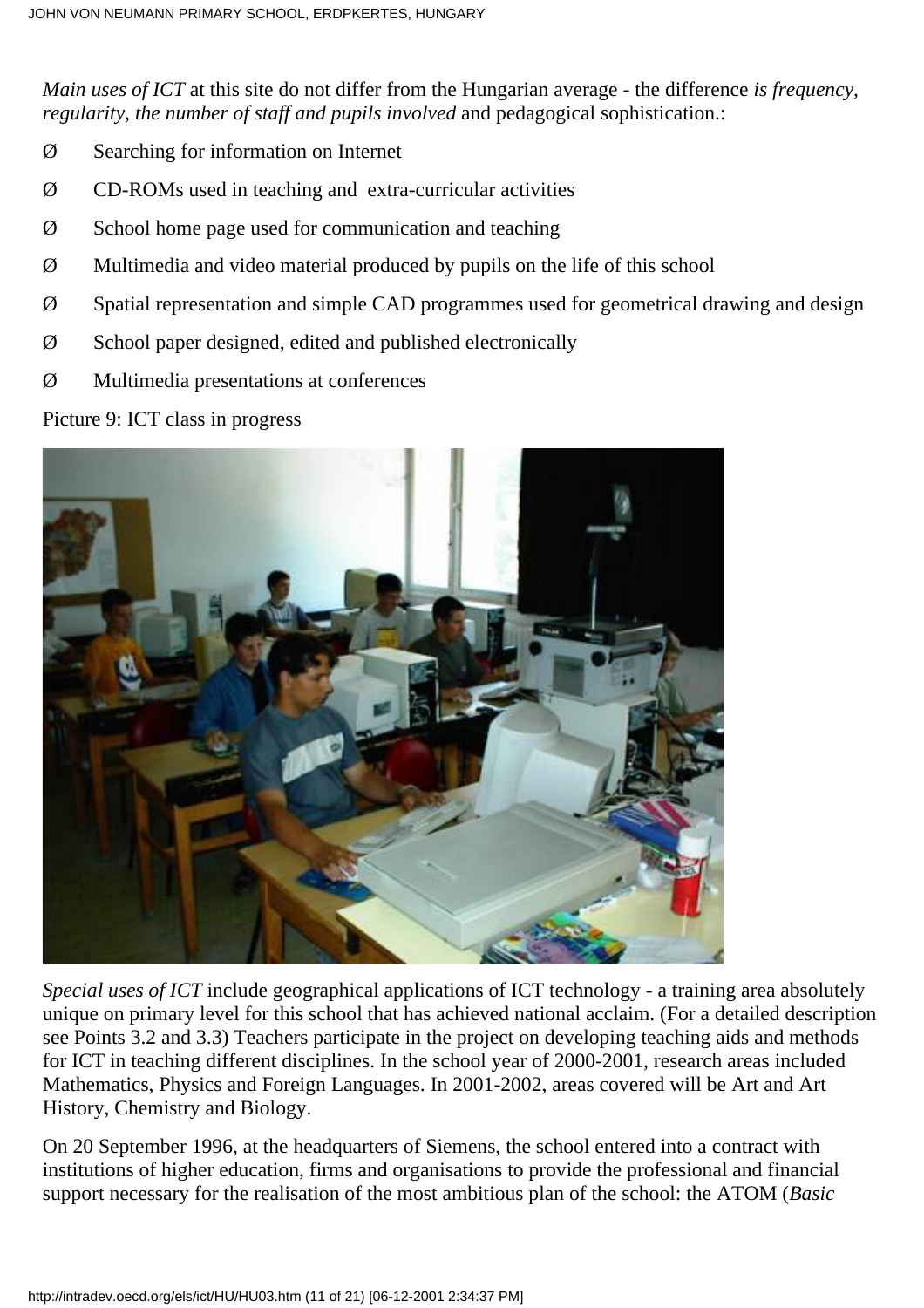*Geoinformatical Methodology of Instruction*) Project Besides acquiring basic knowledge about computers, pupils learn about the basics of *geoinformatics* and digitisation in the multimedia and cartography study circles. After graduation, Neumann offers vocational courses on topographical measurement and simple CAD applications for those who do not continue their studies in a secondary school. In-service courses for teachers are also being offered on teaching geoinformatics on primary and secondary level.

## *3.2 Use of ICT by specialist teachers*

This school has a very large number of teachers (13 in all) who obtained a second BA degree in ICT as a discipline to supplement their first degree in another area. Thus, many of them unite their two areas of work: they teach ICT skills in relation to Biology, History or even Visual Arts, using both specialised ICT classes and their discipline-based classes. A synergy of qualification and interests is created through this arrangement and applications of ICT are much more regular and profound as observed in average Hungarian schools.

For example, teachers of mathematics and ICT - among them, Mrs. Béla Kapuvári - regularly use data processing software packages, graph and chart drawing programmes, Excel tools and geometrical representation devices. Mónika Némedi, teacher of history, geography and ICT regularly gives Internet search tasks on normal lessons and teaches the use of spatial representation devices in the circle of Geography. This latter project is called *ATOM* and enjoys the support of major Hungarian universities and engineering colleges as well as companies. They provide both financial and in-kind support (training, free lease of equipment, donation of software, admittance to professional conferences, consultation with staff, etc.) to ensure that spatial representation is learnt on primary level, in line with the Piagetian development pattern of spatial abilities of children.

## *3.3 Use of ICT by non-specialist teachers*

As mentioned before, teachers of Neumann participate in the project that develops and tests ICT-enriched curricula for different disciplines. *ICT-enriched curriculum* developed for Grade: 7 in Mathematics and Physics. Both courses have successfully been implemented. Programmes for other disciplines re being developed and teachers elected Supervisor Teacher for ICT use by the local educational authority often give presentations on how to use ICT for teaching primary school disciplines.

The *National Geographic Channel* (NGC) has been issuing yearly competitions for primary and secondary school students on about global environmental issues. After winning the first prize two years in a row, the management of Neumann was asked by the National Geographic Society to take part in the creation of an educational database. This new resource will contain NGC films (also distributed on video) and hints on their possible educational uses. Topics grouped under school disciplines will be related to film excerpts to facilitate the work of teachers looking for subject-specific information. Staff of Neumann - above all, teachers of Biology and Geography, take part in the development of the database (80 hours of film analysed and coded in 2000) and also in the trial of their use during lessons, along with supplementary Internet sites and CD-ROMs (for example, World Atlas and Encarta).

Sándor Pantali, art teacher, regularly uses *CD-ROMs and Internet sites of museums* for presentations on art history and teaches the use of simple *graphic software* packages. Pupils are very keen on learning desktop publishing and are skilful in producing their own communication organs. As he mainly deals with files containing a large amount of images, he finds his work rewarding but very time-consuming as downloading through the always busy School Net network is not easy. He is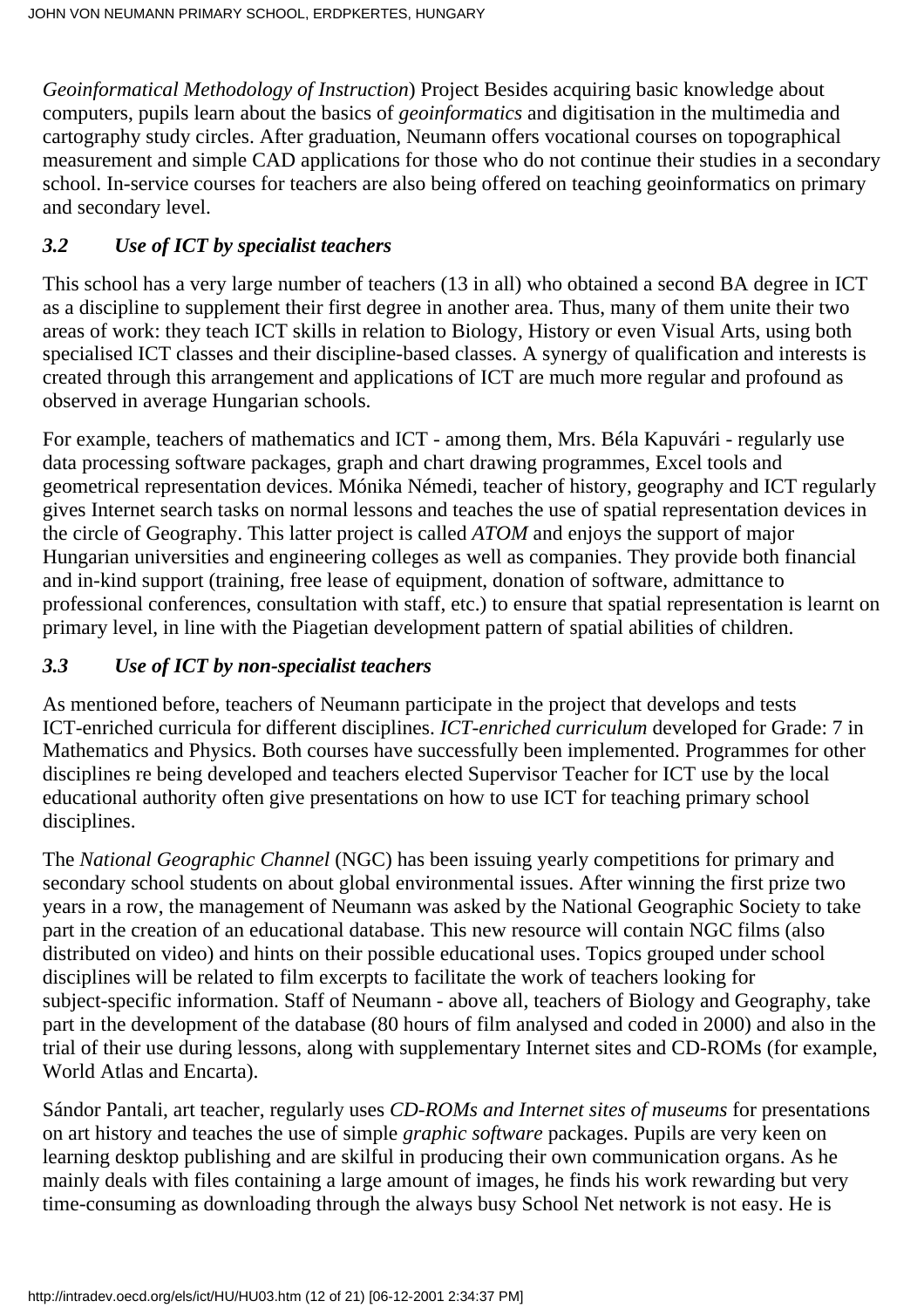looking forward to obtaining a projector that will enhance the quality of his presentations. He finds it extremely important for enjoyable art classes to use digital material and emphasises the significance of "viewing" many big museums of the world in a classroom of a small Hungarian village.

The school librarian, Gábor Beély, one of the key figures in the computerisation of the school, was invited join the researcher team of the *Institue for Strategic Research of the Foundation for the Third Millennium*. His area of research is the role of ICT in the life of small villages, the Telehouse Movement and the role of library as Knowledge Centre for the school and community. An important project he co-ordinates if the *Knowledge Corridor* - a project to unite library-based and school-based resources to create a common database for the town of Fót and the villages of Kerepestarcsa, Veresegyház and ErdQkertes.

Gábor Beély has only been working in public education for 5 years but has accomplished a lot in the field of extending ICT use in the school library. He co-authored with Béla Kapuvári the chapter on "*The School of the Future*" in the Big Future Book, published by the Institute for Strategic Research in 1999. In this, they emphasise the importance of ICT culture for constructive, individualised studies and equal access to information for students living and studying in small settlements. He presumes that the major role of the librarian is to act as a *gatekeeper and broker of information,* accessing, filtering, processing and communicating information to his young customers. He elaborated on this topic in a recently published study on school libraries in the digital age and developed the KINCSTÁR Project to realise his plans. (The word means TREASURY in Hungarian and is an abbreviation of communication, information retrieval and learning in a library environment. He is editor of INCO, an on-line magazine [\(http://www.inco.hu/\)](http://www.inco.hu/)

### *3.4 Use of ICT for internal communication*

All internal communication is computer-based. Everyone must submit learning plans as a file and be informed of new projects from the school home page. [\(http://www.enjai.hu/](http://www.enjai.hu/))

Teachers involved in national projects regularly use e-mail for work and have no problem attaching or opening documents and images. They regularly contribute to project web sites submitting and correcting lesson plans. Members of our team have repeatedly worked together with teachers from Neumann and have found them quick and reliable e-mail partners. Teachers who were invited by the Hungarian Association of ICT Teachers to do on-line software assessment had no problems accessing the site and interactively fill out and send in data sheets.

### *3.5 Incentives used for spreading ICT culture*

Almost all the *training programmes* has been (and still are) paid by the school so that staff enrolled does not have any expenses. Many of the basic courses were held on the school premises for ease of access. All teachers who have a BEd in ICT received *a computer from the school, free of charge, for unlimited home use*. They also receive the *ICT supplement* - a fee added to their salary each month, granted by the Ministry of Education for teachers who have acquired and are using ICT in their teaching job.

The school management is constantly applying for *grants* to pay those who do extra work for the spread of ICT culture. Participation at *conferences* - that are also enjoyable social events for village schoolteachers who unfortunately lack chances for frequent encounters with colleagues - are encouraged and very often paid for by the school.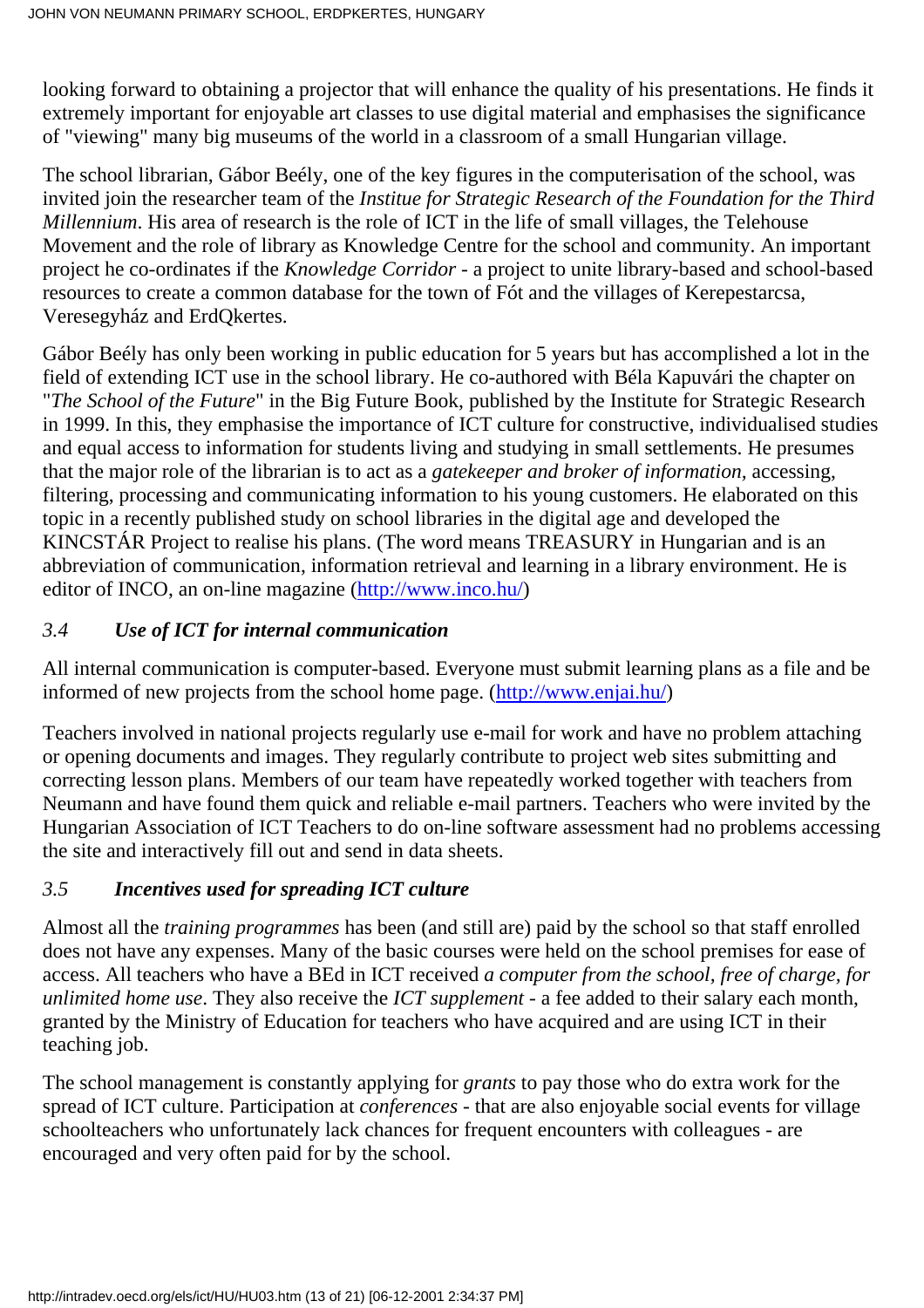### *3.6 Level of computer use by students*

This school has a unique approach to teaching ICT. Between Grade 1-4, pupils may have an optional ICT class of 45 minutes per week, from Grade 5 all pupils are obliged to learn ICT skills once a week during a double class (90 minutes). Principals are entitled to increase the number f classes in any discipline, if they find it necessary, but they have to provide the financial means required paying for extra teacher time. According to requirements of the Hungarian National Curriculum, ICT has to be taught as a compulsory discipline for students aged 13-18 in one weekly period (45 minutes). The problem with this arrangement is that students start their "official" training in ICT at age 13 - at an age by which they will have had very different prior experiences with computers. The task of teachers is extremely difficult: they have to provide differentiated training for a group of absolute beginners and seasoned experts.

At Neumann, staff believes that ICT skills must be part of the curriculum - at least as an option - right from the start. Pupils who have no computer access at home will unanimously select this option and are thus adequately trained to learn together with those who have a computer at their disposal. From Grade 5, all pupils must learn ICT skills and thus have 2 years more training than average Hungarian primary school children. Differences in access time between home computer owners and non-owners may certainly result in differences of skill development but this difference will not prevent less advantaged kids from successful completion of basic requirements of the National Curriculum. ICT knowledge of pupils is very high for a primary school. Teachers frequently give on site presentations for colleagues on word processing, database use, creation of graphs and tables that are normally taught at secondary level.

Picture 10: Group work: demonstration of project results



*Building a team spirit* - this is one of the most important additional benefits of developing ICT skills.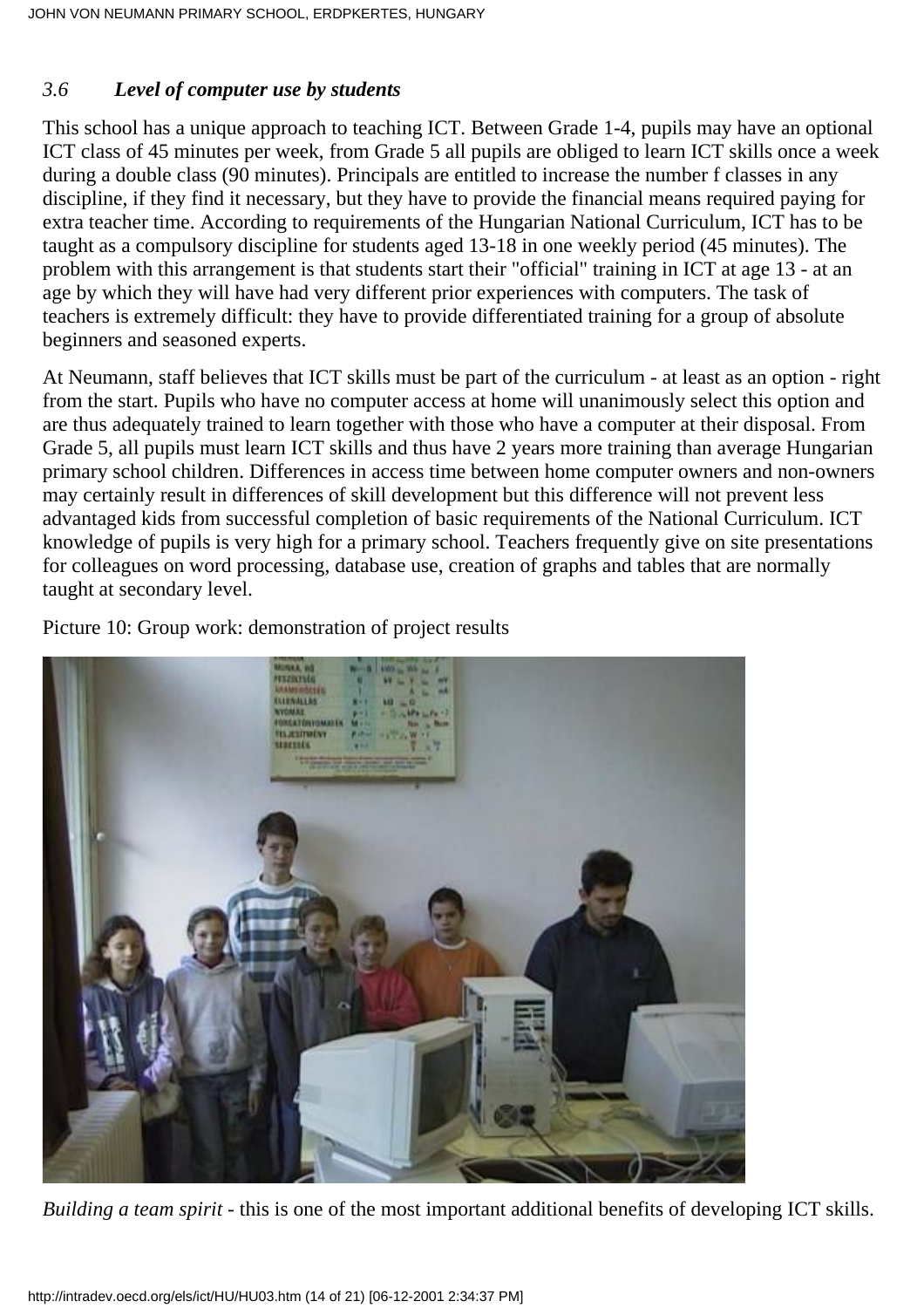Many teachers remarked that pair and group work are an especially effective methods for computer-based tasks. It teaches task management skills, evolves team spirit and is in line with the Net Generation idea of collective ICT use. Task sharing and discussion of results through e-mail and real-time, person-to-person communication, assembly of project components and presentation of results are skills of high importance for the world of work. ICT acts as a catalyst for all these skills and thus promotes learning new working methods while also acquiring new teaching content.

### *3.7 Computer use by students and their parents at home*

40 % of students have a computer at home and can be considered regular users. As most Hungarian families who possess a PC will use it as a family device, we might presume that about 40% of parents have some ICT knowledge - but in ErdQkertes it is not the case. Many parents who are not users themselves will make extra efforts to invest in a PC to promote their children's studies. Home use by children focuses on games as only about 10% of the machines have an Internet access. Parents reported that their children prefer to do their homework with a word processor rather than by hand and even enjoy doing maths tasks on their PC.

## **4. Projection to the future**

### *4.1 How likely is it that these accomplishments will remain?*

Teachers got used to ICT culture and would feel deprived when Internet access was limited or computer use restricted. When we asked what would happen if ICT-related innovations were abolished, many of our respondents immediately exclaimed that such an event were utterly impossible. Younger staff members declared they would leave the school and carry on with their innovative work elsewhere. Evidently, teachers consider ICT culture an extremely important feature of their school.

In the highly unlikely case that the present principal will not be re-elected or chooses to resign, there are several competent colleagues who would be able - if unwilling - to take his place. This is not a one-man innovation, a reform forced on staff by a charismatic leader. Mr. Kapuvári has excellent leadership skills that helped him create a reform-friendly environment and ensure the efficient transition from traditional to computer-supported instruction. His staff followed his lead and has become an innovation team that is very likely to go on working in the present direction for decades to come.

Educational work at Neumann is highly esteemed by researchers. Staff members often receive invitations to join projects or give expert opinion on policy papers for the Ministry of Education. These invitations provide an additional impetus to carry on with reforms.

Picture 11: Computer-assisted History lesson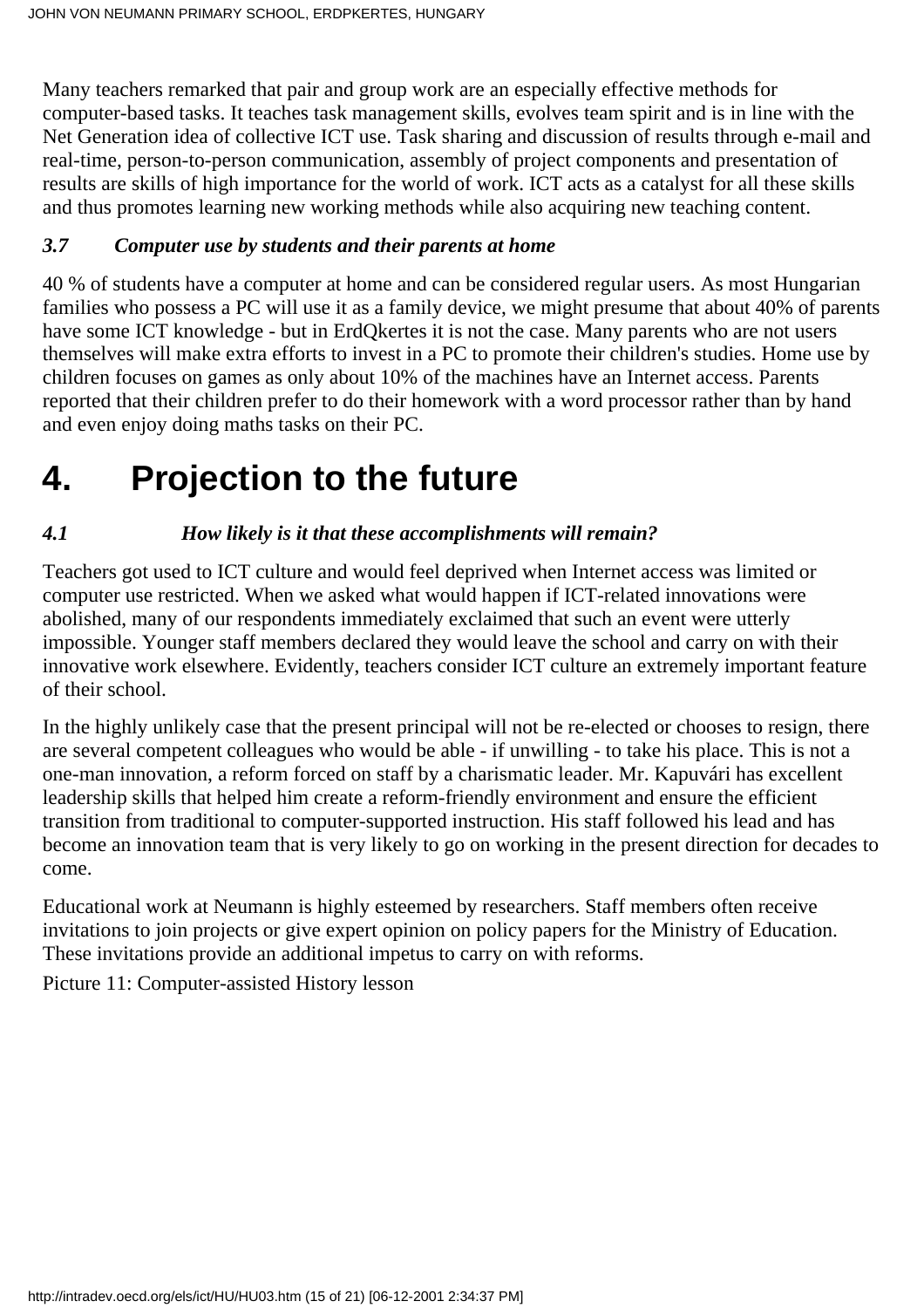

*4.2 How easily could they be extended to other schools?*

This model is excellent for village schools that opt for a strong emphasis of ICT culture. There are two important aspects of this model:

Ø *Educational aspect*: development and adaptation of innovative curricula and teaching methods for the inclusion of ICT in different disciplines: the school as a *hothouse for educational innovations*

Ø *Cultural aspect*: serving the community to diffuse ICT culture in different strata of local society: the school as *tele-cottage*

Here a few words about the Tele-Cottage Movement is in place. (A bilingual - Hungarian and English - web site on the topic: [http://www.telehaz.hu\)/](http://www.telehaz.hu)/) In Hungary, the movement to provide small settlements with ICT centres has been highly successful. There are more than 500 Tele-Cottages operating in villages all around the country. Furnished with a few Internet-connected computers, printers and scanners and manned mostly by young volunteers under the guidance of the local ICT teacher employed part time, these centres provide excellent service to a more or less computer-illiterate agricultural community. Access to databases, electronic submission of forms, making on-line purchases, processing of information and helping with school tasks - all these services are readily available at these modest cottages - sometimes only rooms situated on the ground floor of a house of culture.

Picture 12: Girls at the Internet circle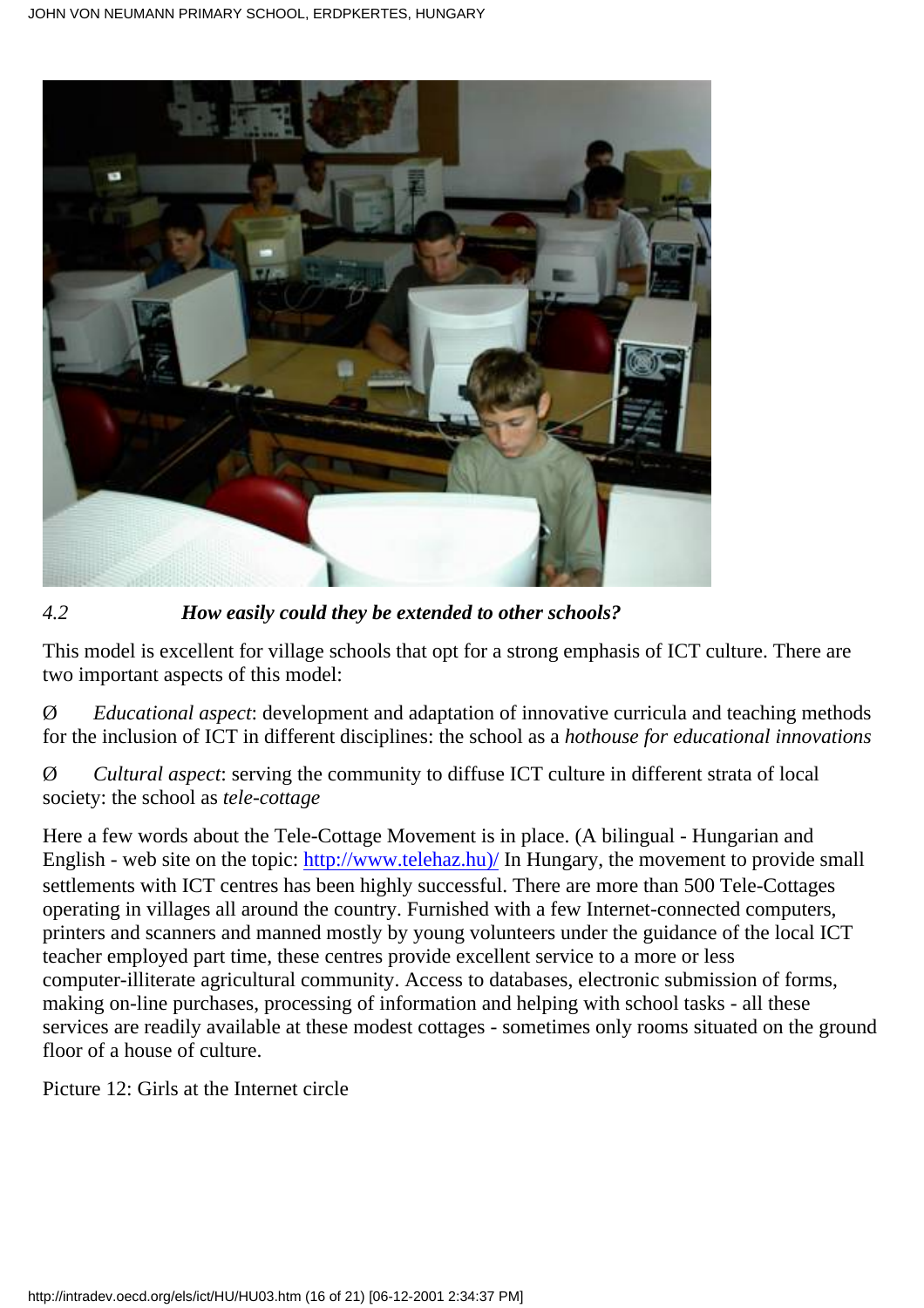

School in villages can be turned into such centres of ICT culture if the model of Neumann is followed. This school has expanded and serves now as an in-service training site for teachers. Its library is planned to be converted into a multimedia resource and information site. Staff offers a variety of computer circles for children in after-school hours with a participation of kids from neighbouring villages.

#### *4.3 What resources are required for maintenance?*

Another computer lab for discipline-based ICT lessons, upgrade for software and equipment, legal regulation for the ICT System Manager (at present, a teacher cannot be employed as such, because wages to be allocated are below the salary level of teachers.) and a regular sum for maintenance built in the budget of the school are requirements necessary for the reforms to survive all over Hungary. Neumann is no exception: staff and management articulated exactly these needs. As one of the students pointed out: "Teachers are OK but gadgets could be better."

Grant writing (and winning) seems to be the only way out as members of the Village Council does not seem to be willing to raise finances necessary for basic ICT needs. Peculiarly, their children frequent the primary school of a neighbouring village - thus they do not have a regular, first hand experience of results of teaching at Neumann. They do not seem to care, either - the nationally renowned primary school that makes ErdQkertes a household name among researchers and practitioners of ICT is not adequately recognised by leaders of its own village. *Plans for the future*, however, are ambitious.

- Ø Knowledge Centre for neighbouring civil organisations
- Ø Assuming functions of a Tele-Cottage (c. f. description above in Pint 4.2)
- Ø Educational Information Centre for about 80 schools and kindergartens in the counties of Pest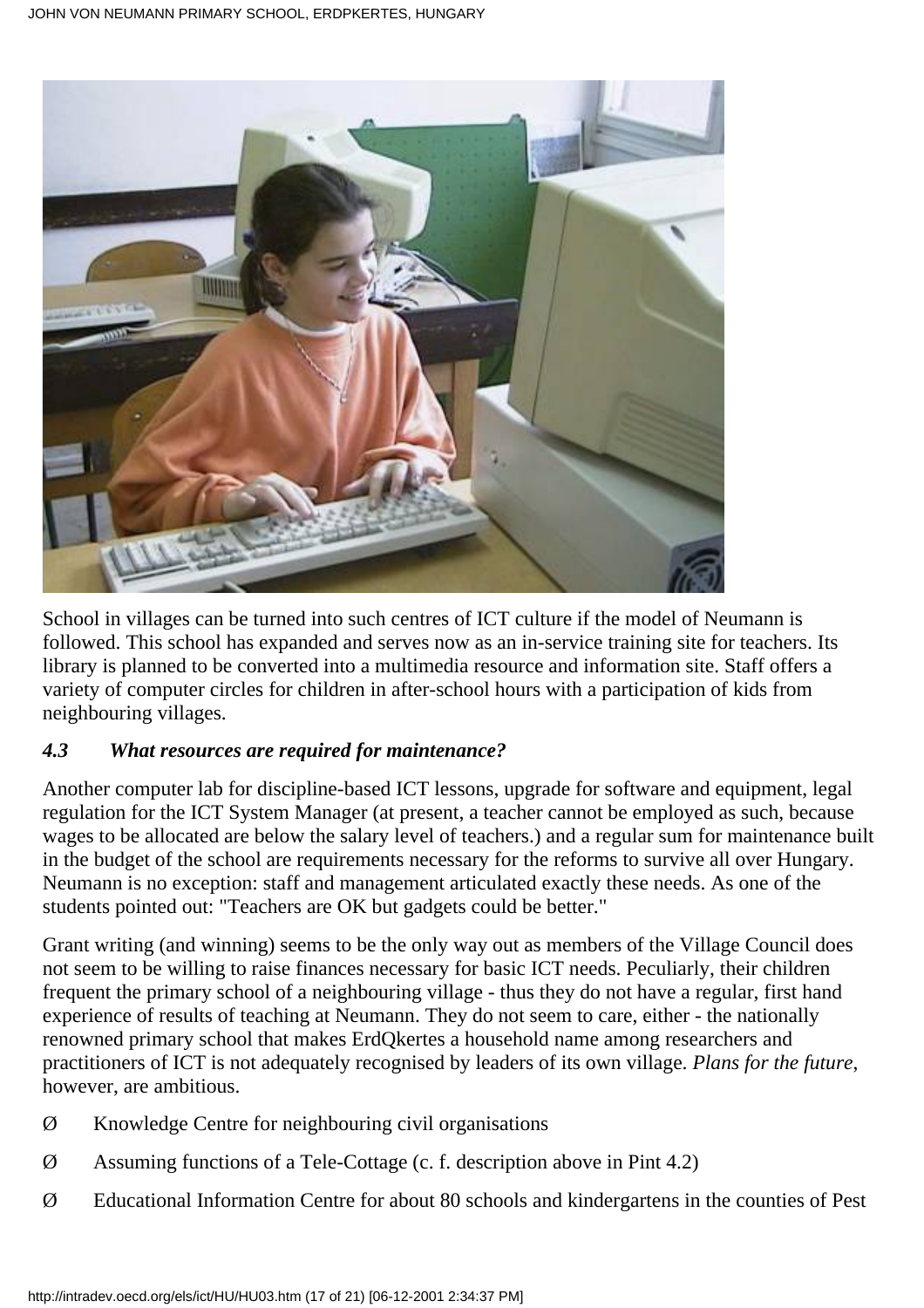and Nográd

 $\emptyset$  Logistics centre of the local cable television (Intranet network as the basis on-line democracy; starting local cable television for information)

Ø Regional Geoinformatical Centre of Instruction for adults

Ø Organizing courses for regional officials in self-government and for collaborators of Land offices on the National Cadastral Programme

 $\emptyset$  Providing services in agrarian informatics (cooperation with farmer's associations)

Ø Satisfying the demands for instruction in computers of the inhabitants(basic instruction, Internet courses)

Ø Becoming a centre of examination (as a member of the Neumann János Computer Science Society)

Ø Becoming a regional site for distance learning and examination as a member of the Knowledge Corridor project.

Grant applications for all these activities are already being processed and there is hope that some of the ambitious plans will actually become reality.

## **5. Main hypotheses**

*1. Technology is a strong catalyst for educational innovation and improvement, especially when the World Wide Web is involved. The rival hypothesis is that where true school-wide improvement is found, technology served only as an additional resource and not as a catalyst, that the forces that drove the improvements also drove the application of technology to specific educational problems.*

Neumann (before it even took the name of the world-renowned scientist) was one of the average village schools in the country. When its principal envisioned the new mission for the school - to help village children *overcome the "geographical divide*" keep pace with cutting edge ICT technology and become well-trained members of the information society, innovation projects emerged and the whole teaching and learning climate of the school soon changed. ICT was a very strong catalyst of educational improvements. Soon all functions of the school became dependent on the new culture. As one teacher remarked, "You were made aware of the school's mission and accomplishments - they were overwhelming. You could contribute and benefit or leave." Nobody left - and by now, every staff members have found his or her role in the innovation process.

*2. The diffusion of the innovation/improvement (and therefore of ICT) followed the traditional diffusion pattern for innovations, as outlined by Rogers (1995). The rival hypothesis is that technology functions differently from traditional innovations and that therefore different diffusion patterns occur.*

 As a modification for the second hypothesis, we may propose that the diffusion of ICT follows a different pattern from other innovations and, at least in Hungary, there are *several ICT diffusion patterns observable*. In Neumann, *profound training of staff immediately preceded and also ran parallel with the arrival of computers*. Teachers knew what to expect from the new educational technology, were able to formulate their wishes for both hardware and software and became competent computer users BEFORE they actually encountered the problem of ICT skill development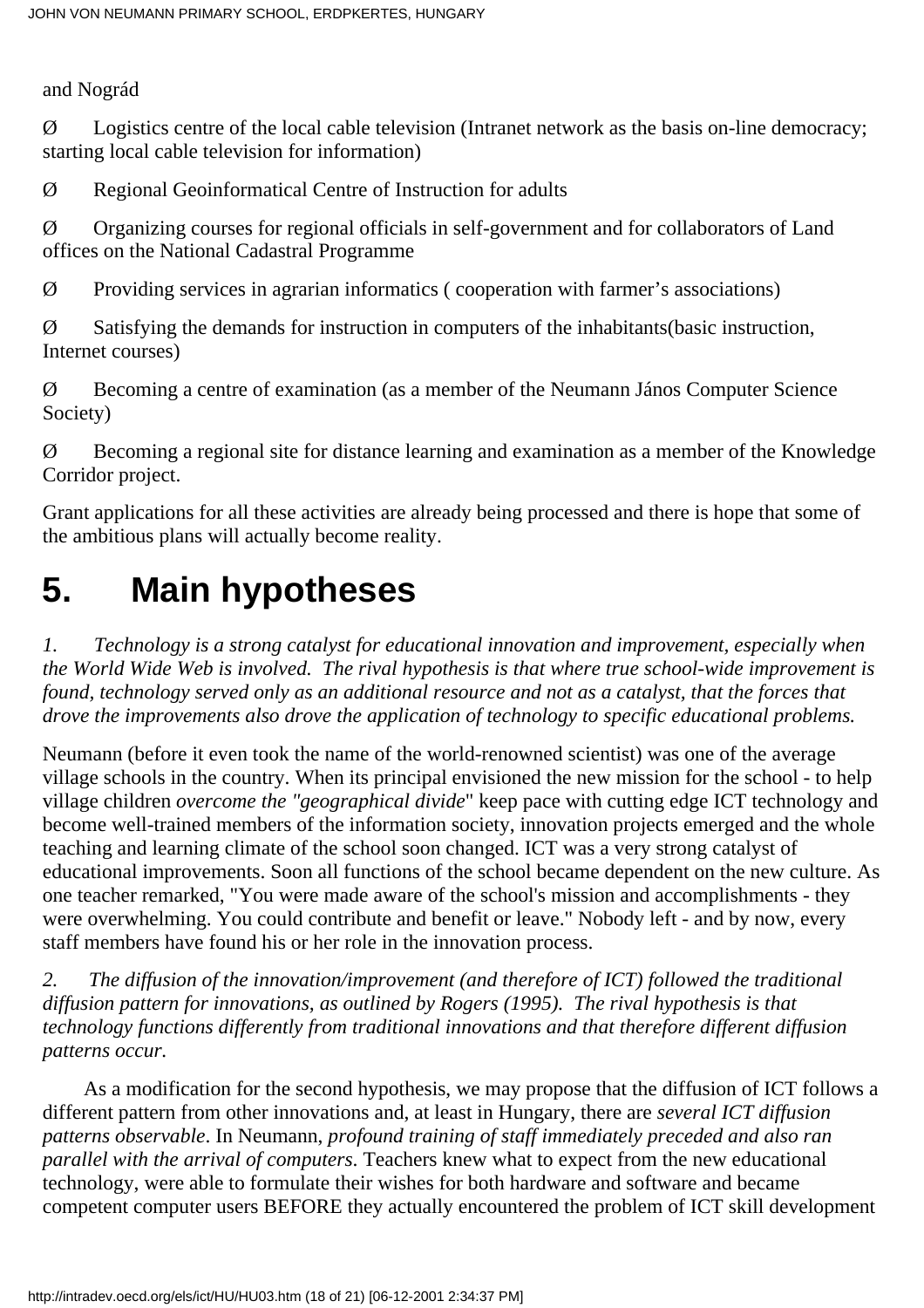in their classroom. In many Hu8ngarian schools, computers came first - and a reluctant and uneasy staff encountered the dual problem of learning how to use and learning to teach with. At Neumann, ICT culture spread at a very high speed - in many other Hungarian schools, lack of proper training impeded innovations.

 A small group of enthusiasts and a large crowd staring at them suspiciously - this is how introduction of ICT usually starts when teacher training does not precede computerisation. At Neumann, the whole staff has been working together as a team of innovators right from the start. Everyone was allowed to select suitable training courses, given a chance to use things learnt, even become research project participant or teacher trainer if he or she felt like that. This image may sound idyllic but it is close to the truth - with a few conflicts of interest and problems due to shortage of PCs, the diffusion of ICT culture followed a peaceful and swift course.

*3. Successful implementation of ICT depends mostly upon staff competence in the integration of ICT into instruction and learning. This hypothesis assumes that teachers mediate ICT applications when they are successful, and that ICT's academic value relates positively to teacher competence. The rival hypothesis is that the school technological infrastructure and student ICT competence rather than staff competence determine ICT implementation outcomes.*

Neumann provides a clear evidence for the first hypothesis. There are many wealthy town and city schools much better equipped than this very moderately financed village school that have incomparably poorer results in ICT competence of students. At this school, major investments were made to ensure high level training for staff members. The effect: large-scale, high level use in all educational areas, successful projects and satisfied students. An evidence to solve policy dilemmas centring around whether to invest in computers or teacher training if a choice has to be made: in Erd Qkertes, *average equipment coupled with high teacher competence produces outstanding educational results*.

*4. Gaps in academic performance between high and low poverty students will not increase when all students have equal access to ICT. The rival hypothesis is that equal access to ICT will lead to more advantaged students increasing the performance gap with disadvantaged (high poverty) students.*

There is a variant to the first hypothesis that can be verified with data from the Neumann study. *ICT use may actually increase learning performance of high poverty students*. Both in the teacher, parent and student interviews we found evidence for ICT being a very effective agent for helping high poverty students increase their academic performance. ICT use creates opportunities for a high quality oral presentation or written task for those whose linguistic competence is low. (A feature characteristic for high poverty students.) Access to information is *made more democratic through access to free information* resources on the web.

*5. Successful implementation of ICT will lead to the same or higher academic standards in spite of the low quality of many ICT materials. Academic standards are a function of teacher and school expectations and not of the standards of textbooks, ICT materials, and the like. The alternative hypothesis is that ICT use will lead to a lowering of academic standards as students spend more time on marginally beneficial searches and in browsing poor quality Web and courseware content.*

Low achievers *experience success* with tailored to their competence level ICT-based learning materials. This was perhaps the most important observation made by teachers at Neumann. Slower students or those requiring more explanation and drill exercises find educational CD-ROMs with *edutainment features* both enjoyable and useful. Especially smaller children like "playing" with them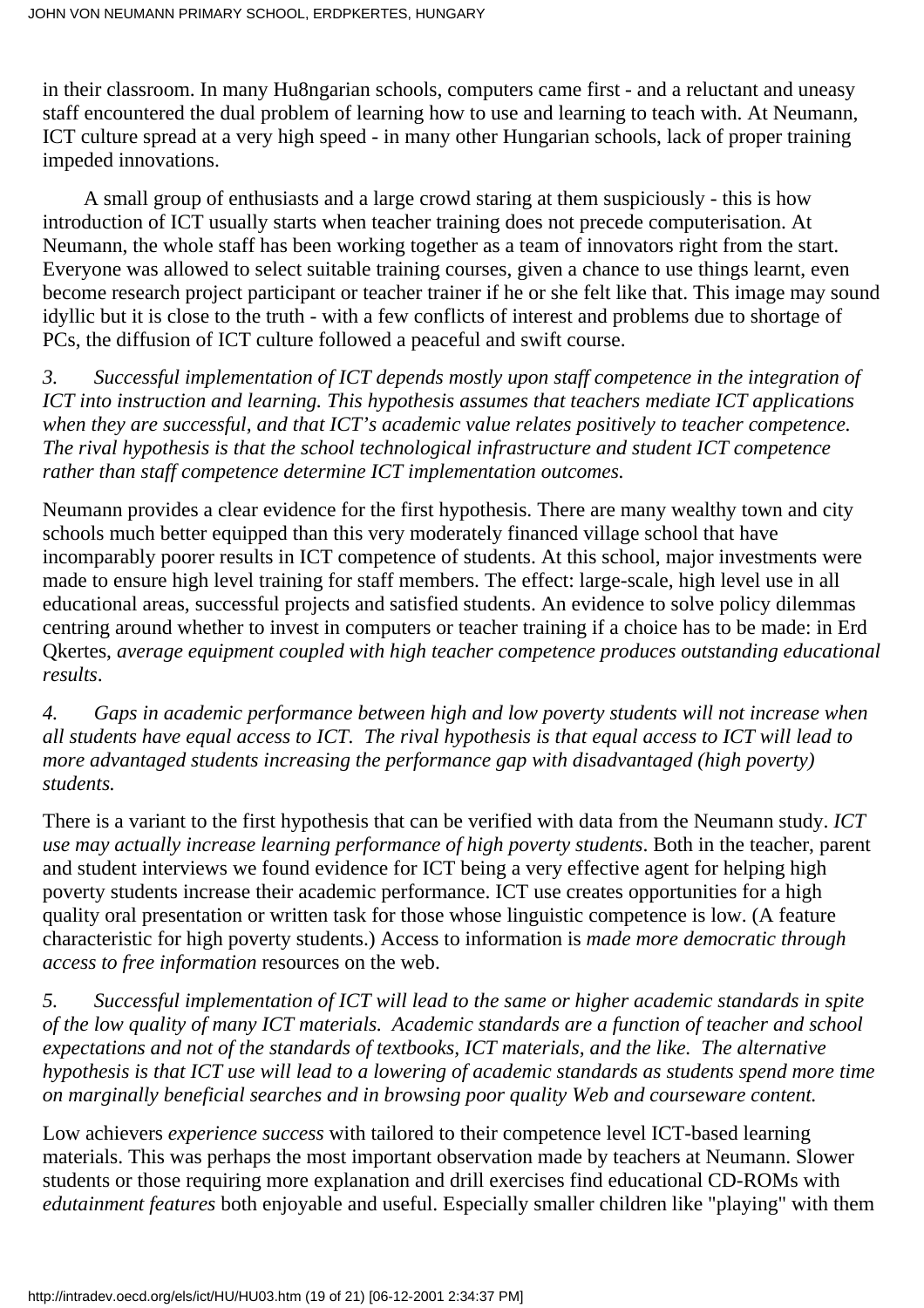as manipulation buttons, task features and reward (praising by name, appearance of a cute little animal or a pleasant sound) resembles the world of computer games. Teachers report amazingly good results with low achievers who practised with digital tutorials. Also students find ICT tools motivating.

There are, however, *dangers to Internet use* observed by teachers at Neumann. Slow ISDN connectivity resulting in hours spent downloading "fancier" web pages make information retrieval a tedious business. If the teacher does not pre-filter information and provide guidance, novices to Internet publishing culture are soon mislead, even deceived. Learning to use the Internet is the topic of a successful special course and its experiences will be included in normal ICT curricula as well.

## **Appendix A : Methodology; description of the amounts and types of data collected**

*Size and composition of the research team*: five researchers participate in this study. Three of them have had no previous acquaintance with the school, one of them, Péter Fehér has visited its open presentations several times during his studies on small settlements and ICT culture. One of them, Csaba Varga, Director of Institue for Strategic Research of the Foundation for the Third Millennium, has been in working relations with the school. (The school librarian is member of his research team on the importance of ICT use in small settlements.)

*Amount of time spent at the school*: 4 days, not including special presentations.

#### *Amounts and types of data collected*:

For the purposes of the study, the following data collection methods were employed:

- *Interviews* with teachers and school administration (8 interviews made)
- *Interviews* with parents and students (7 interviews made)
- *On-site observations* of classes (15 lessons observed)

- *Observation of written and visual communication* of the school (analysis of school home page, 3 home pages of students, 3 home pages of teachers related to special disciplines), school magazine and yearbook, publications on the school (including video film.)

- *Analysis of digital teaching aids developed by staff*
- *Questionnaires of ICT use* given to all staff members, 75 % replied

- *Critical reading of project applications and reports by staff members* for grants donated by the school and by foundations.

**Appendix B: Tabular data from the Teacher ICT Practices Survey.** Use of computers by teachers and students-based on the Teacher ICT Use Questionnaires (Neumann)

| <b>Activity</b> | <b>Teachers who do it <math>(\%)</math></b> | Students who do it $(\% )$ |
|-----------------|---------------------------------------------|----------------------------|
| <b>Teaching</b> |                                             |                            |
| Word processing |                                             |                            |
|                 |                                             |                            |